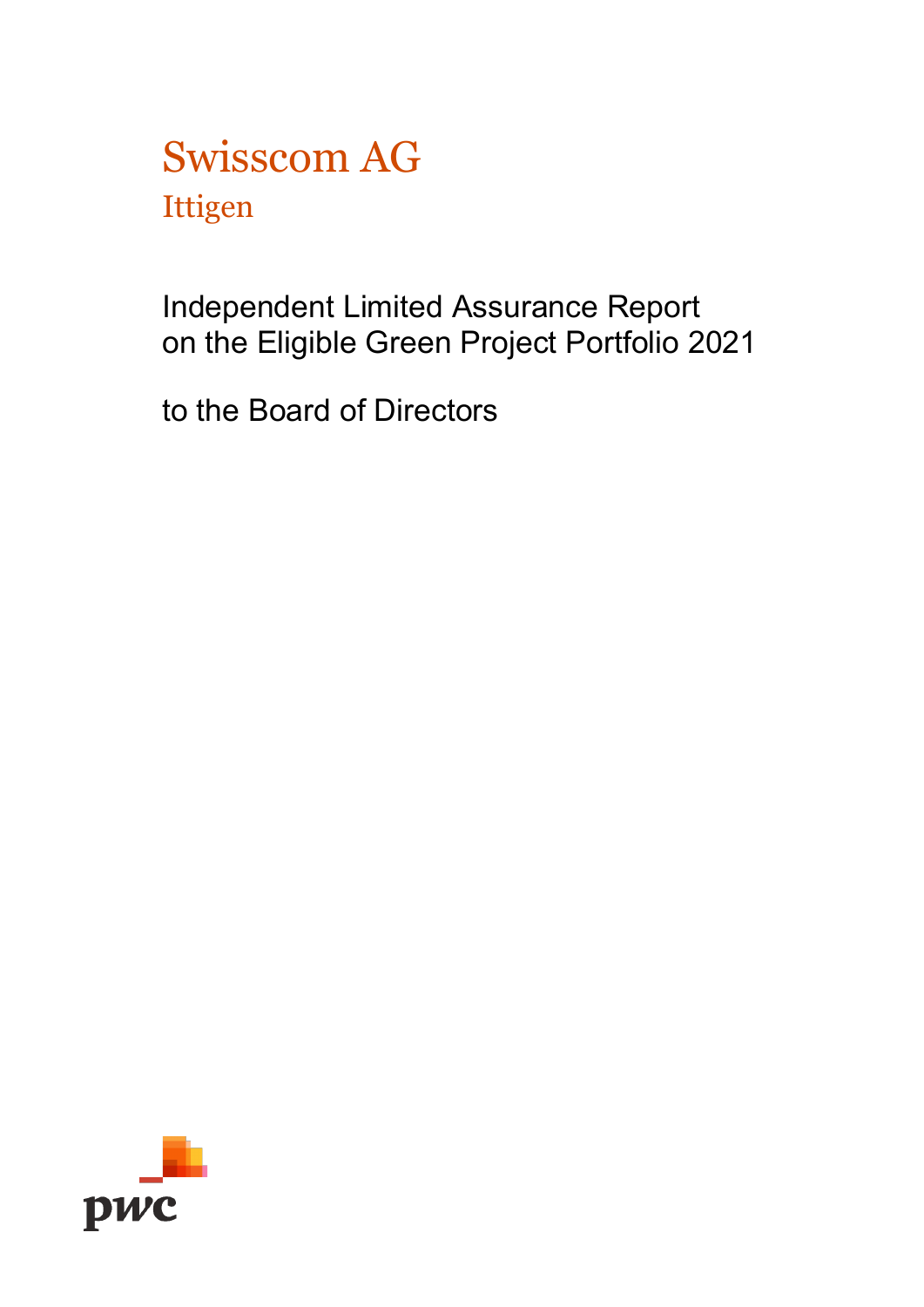# Independent Limited Assurance Report

on the Eligible Green Bond Project Portfolio 2021 to the Board of Directors of Swisscom AG

## Ittigen

We have been engaged to perform assurance procedures to provide limited assurance on the Eligible Green Project Portfolio 2021 ('Eligible Green Project Portfolio') of Swisscom AG, Ittigen and its consolidated subsidiaries ('Swisscom') included in the Green Bond Allocation Report for the period ended 31 December 2021 ('Green Bond Allocation Report').

#### **Scope and subject matter**

Our limited assurance engagement focused on the the Eligible Green Project Portfolio, included in the Green Bond Allocation Report based on Swisscom's Green Bond Framework published on 17 April 2020 ('Green Bond Framework').

#### **Criteria**

The Eligibility Criteria used for the preparation of the Eligible Green Project Portfolio is the Eligibility Criteria as described in Chapter 1 "Use of Proceeds" in the Green Bond Framework. The described "Use of Proceeds" is in accordance with the "Use of Proceeds" requirements stipulated in the Green Bond principles ('GBP'), issued by the International Capital Market Association ('ICMA') in June 2018. The verification of the other core components of the GBP (such as Chapter 2 "Process for Project Evaluation and Selection" and Chapter 4 "Reporting"), included in the Green Bond Framework have been assigned to other service providers. We therefore will express no conclusion on other components than the "Allocation Reporting" as described in the chapter "Reporting" on page 8 in the Green Bond Framework.

#### **Inherent limitations**

The mapping of the GBP project categories to environmental objectives of Swisscom's green projects is a process for project evaluation and selection – under the second core component of the GBP - directed by Swisscom as the issuer of a green bond and communicated to its investors. Attributions are indicative only, as the relevant objectives and their relative contributions will be project specific. Furthermore, projects may also be deemed to contribute to various objectives not necessarily with a given priority among them. The list of project categories in ICMA's GBP guidance, while indicative, captures the most used types of projects supported by or expected to be supported by the green bond market. Thus, the assessment is based on Swisscom's judgement and common understanding of what qualifies as a green project and how it may contribute positively to environmental objectives. It is therefore possible that a categorisation of a project is interpreted differently by a report reader.

#### **Board of Directors' responsibility**

The Board of Directors of Swisscom is responsible for the Eligible Green Project Portfolio and the Green Bond Framework as well as for preparing the Green Bond Allocation Report which involves the selection, preparation and presentation of the information in accordance with the Eligibility Criteria. This responsibility includes the design, implementation and maintenance of related internal controls relevant to the Green Project Portfolio that is free from material misstatement, whether due to fraud or error. Furthermore, the Board of Directors is responsible for the selection and application of the Eligibility Criteria and adequate record keeping.

### **Our independence and quality control**

We are independent of the Swisscom in accordance with the International Code of Ethics for Professional Accountants (including International Independence Standards) issued by the International Ethics Standards Board for Accountants

PricewaterhouseCoopers AG, Birchstrasse 160, Postfach, CH-8050 Zürich, Switzerland Telefon: +41 58 792 44 00, Telefax: +41 58 792 44 10, www.pwc.ch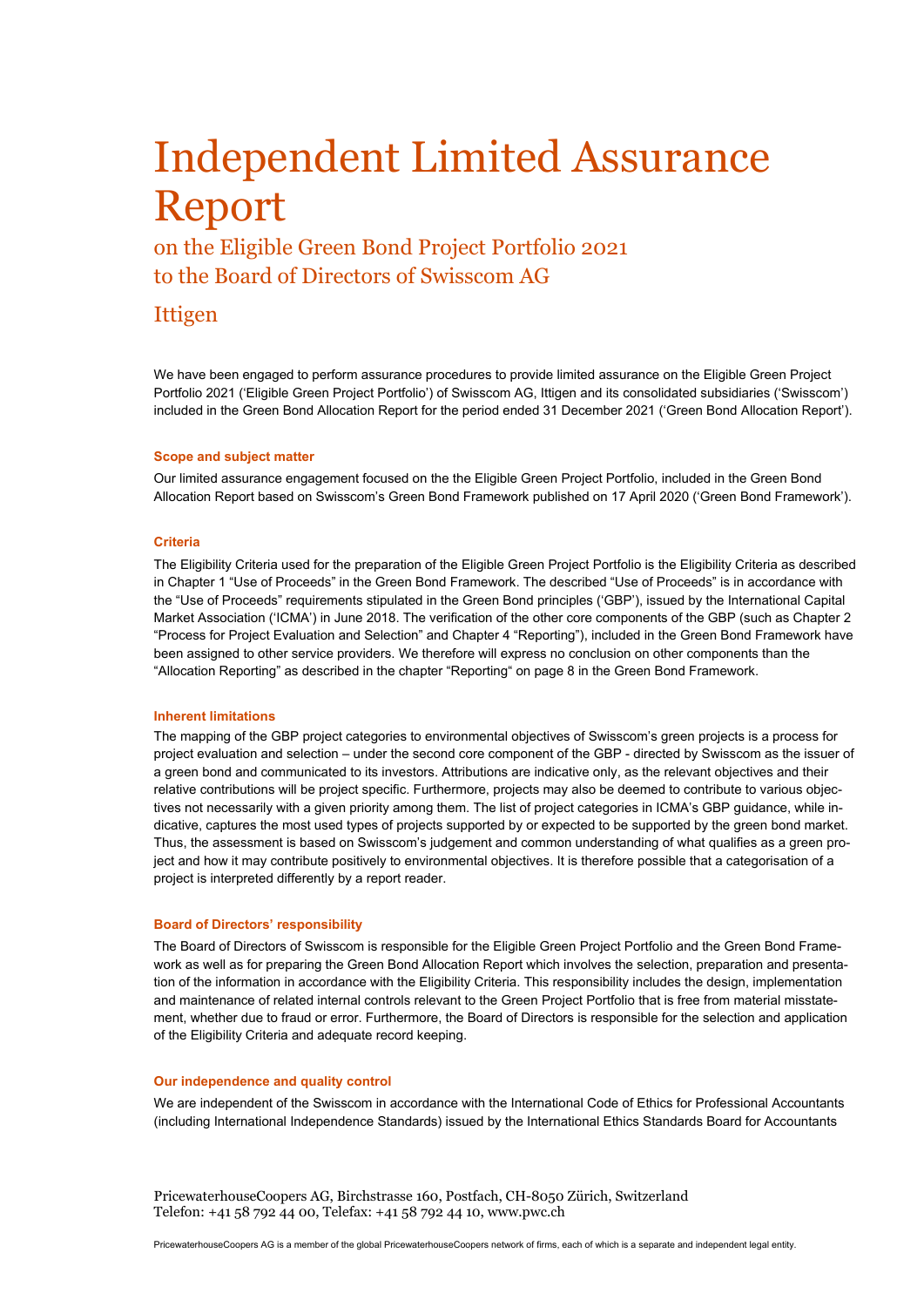(IESBA Code) that are relevant to our audit of the financial statements and other assurance engagements in Switzerland. We have fulfilled our other ethical responsibilities in accordance with the IESBA Code.

Our firm applies International Standard on Quality Control 1 and accordingly maintains a comprehensive system of quality control including documented policies and procedures regarding compliance with ethical requirements, professional standards and applicable legal and regulatory requirements.

#### **Our responsibility**

Our responsibility is to perform an assurance engagement and to express a conclusion on the Eligible Green Project Portfolio as reported in the Green Bond Allocation Report. We planned and performed our procedures in accordance with the International Standard on Assurance Engagements (ISAE) 3000 (Revised) 'Assurance engagements other than audits or reviews of historical financial information'. This standard requires that we plan and perform the assurance engagement to obtain limited assurance on whether anything has come to our attention to indicate that the Eligible Green Project Portfolio is not prepared, in all material respects, in accordance with the Eligibility Criteria.

A limited assurance engagement is substantially less in scope than a reasonable assurance engagement in relation to both the risk assessment procedures, including an understanding of internal control, and the procedures performed in response to the assessed risks. Consequently, the nature, timing and extent of procedures for gathering sufficient appropriate evidence are deliberately limited relative to a reasonable assurance engagement and therefore less assurance is obtained with a limited assurance engagement than for a reasonable assurance engagement. The procedures selected depend on the assurance practitioner's judgement.

#### **Summary of the work performed**

We performed the following procedures, among others:

- Reviewing the application of Eligibility Criteria on a sample of green bond projects in the Green Project Portfolio;
- Interviewing Swisscom representatives responsible for the Use of Proceeds process;
- Inspecting the relevant source documentation on a sample basis for the eligible projects;
- Performing procedures on a sample basis of the fund allocation to verify that eligible projects meet the criteria and have been appropriately measured, recorded, collated and reported.

We believe that the evidence we have obtained is sufficient and appropriate to provide a basis for our conclusion.

#### **Limited assurance conclusion**

Based on our work performed, nothing has come to our attention causing us to believe that, in all material aspects, the Eligible Green Bond Project Portfolio included in the Green Bond Allocation Report for the period ended 31 December 2021 is not prepared in accordance with the Green Bond Framework.

#### **Intended users and purpose of the report**

Our report will be prepared for, and only for, the Board of Directors of Swisscom AG, and solely for the purpose of reporting to them on the Eligible Green Project Portfolio included in the Green Bond Allocation Report and no other purpose. We will not, in giving our conclusion, accept or assume responsibility (legal or otherwise) or accept liability for, or in connection with, any other purpose for which our report including the conclusion might be used, or to any other person to whom our report will be shown or into whose hands it might come, and no other persons shall be entitled to rely on our conclusion.

We will permit the disclosure of our report, in full only and in combination with the Green Bond Framework, to enable the Board of Directors to demonstrate that they have discharged their governance responsibilities by commissioning an independent assurance report over the Eligible Green Project Portfolio included in the Green Bond Allocation Report, without assuming or accepting any responsibility or liability to any third parties on our part. To the fullest extent permitted by law, we will not accept or assume responsibility to anyone other than the Board of Directors of Swisscom AG for our work or this report.